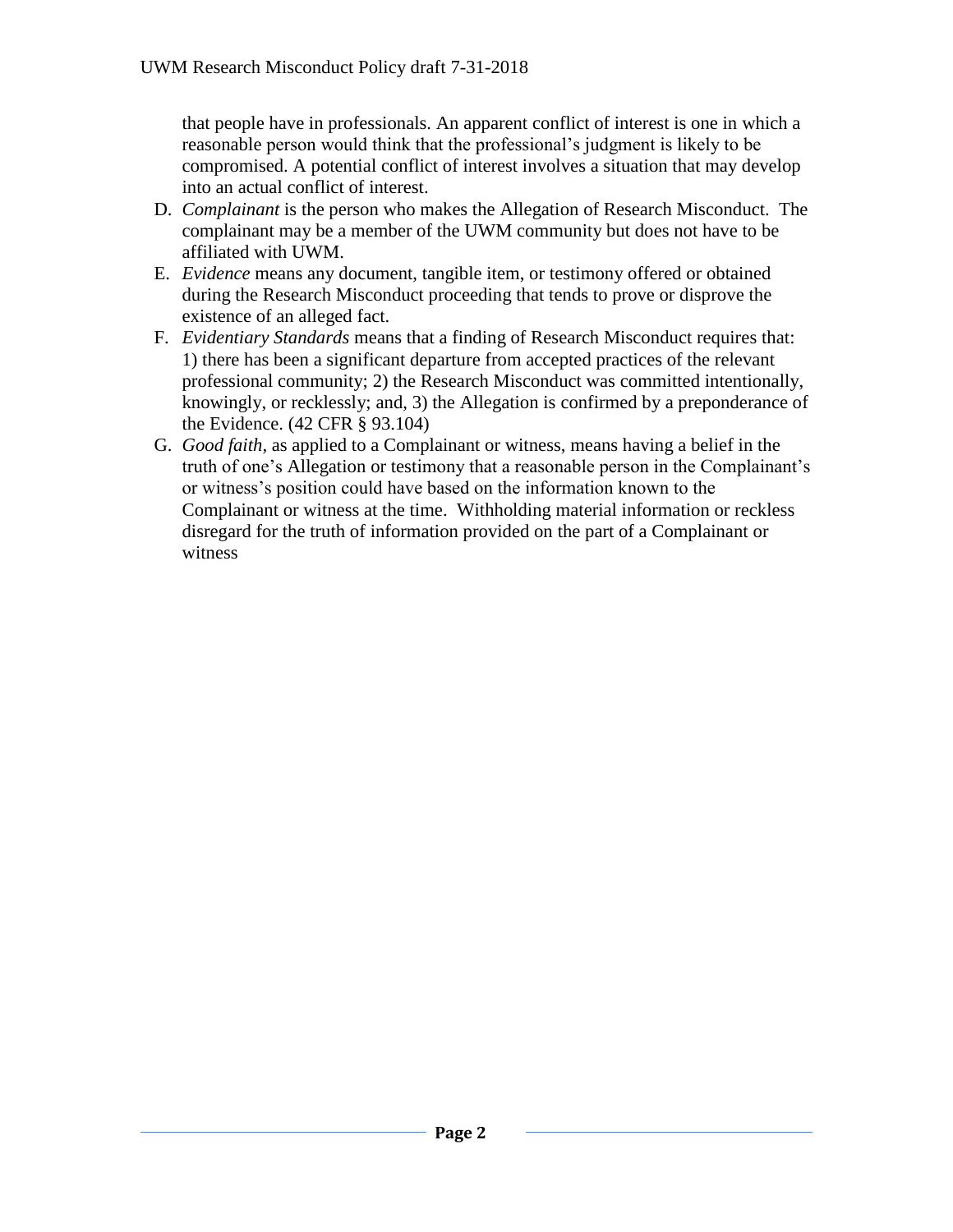proceedings (including any appeals) related to recommendations of sanctions such as those from the Faculty Rights and Responsibilities Committee, Academic Staff Committee or other school, college, departmental, or institutional review group.

- P. *Research Integrity Officer* (RIO) has the primary responsibility for implementing the policy and processes related to Research Misconduct. The Vice Provost for Research serves in this capacity at UWM. If the Vice Provost for Research has a Conflict of Interest or is otherwise unable to serve as RIO, the Provost will appoint an alternate RIO.
- Q. *Research Misconduct* means fabrication, falsification, or plagiarism in proposing, performing, or reviewing research, or in reporting research results. Research means a systematic experiment, study, evaluation, demonstration, or survey designed to develop or contribute to general knowledge (basic research) or specific knowledge (applied research). (42 CFR § 93.222)
	- a. Fabrication is making up data or results and recording or reporting them.
	- b. Falsification is manipulating research materials, equipment, or processes, or changing or omitting data or results such that the research is not accurately represented in the research record.
	- c. Plagiarism is the appropriation of another person's ideas, processes, results, or words without giving appropriate credit.
	- d. Research misconduct does not include honest error or differences of opinion. (42 CFR §93.103; 45 CFR §689.1)
- R. *Research Misconduct Proceedings* are the procedures detailed in this policy for investigating Research Misconduct.
- S. *Research Record* means the records of data or results (both physical and electronic) that embody the facts resulting from scientific inquiry, including but not limited to, research proposals, laboratory records, progress reports, abstracts, theses, oral presentations, internal reports, journal articles, and any documents provided to Department of Health and Human Services (HHS), National Science Foundation (NSF) or other funder or an institutional official by the Respondent.
- T. *Respondent* is the person against whom the Allegation of Research Misconduct is directed or who is the subject of a Research Misconduct proceeding (42 CFR §93.225). Respondents may include, but are not limited to, faculty, research scientists/associates, academic staff, university staff, undergraduate and graduate students employed in research, fellows, guests, visiting faculty or staff, faculty on sabbatical leave, adjunct (courtesy) faculty when performing UWM work, faculty or staff on paid or unpaid leave, or emeritus(a) faculty or staff. Allegations of Research Misconduct against a UWM student in the context of coursework will be referred to the UWM Dean of Students (for undergraduates) or the UWM Dean of the Graduate School (for graduate students), for review consistent with Wisconsin Administrative Code UWS Ch. 14 (Student Academic Disciplinary Procedure) provided that, with respect to Allegations of Research Misconduct against a student in the context of work submitted for a thesis, capstone project, or dissertation resulting from federally funded research, the UWM Dean of Students or UWM Dean of the Graduate School, as appropriate, will conduct such review/investigation in consultation with the RIO. When student misconduct hearings are convened in relation to work presented in a thesis, capstone project or dissertation resulting from Q. *Research Miscomduct* means fabrication, falsification, or plagiarism in proposing,<br>performing, or reviewing research, or in reporting research means<br>a systematic experiment, study, evaluation, demonstration, or survey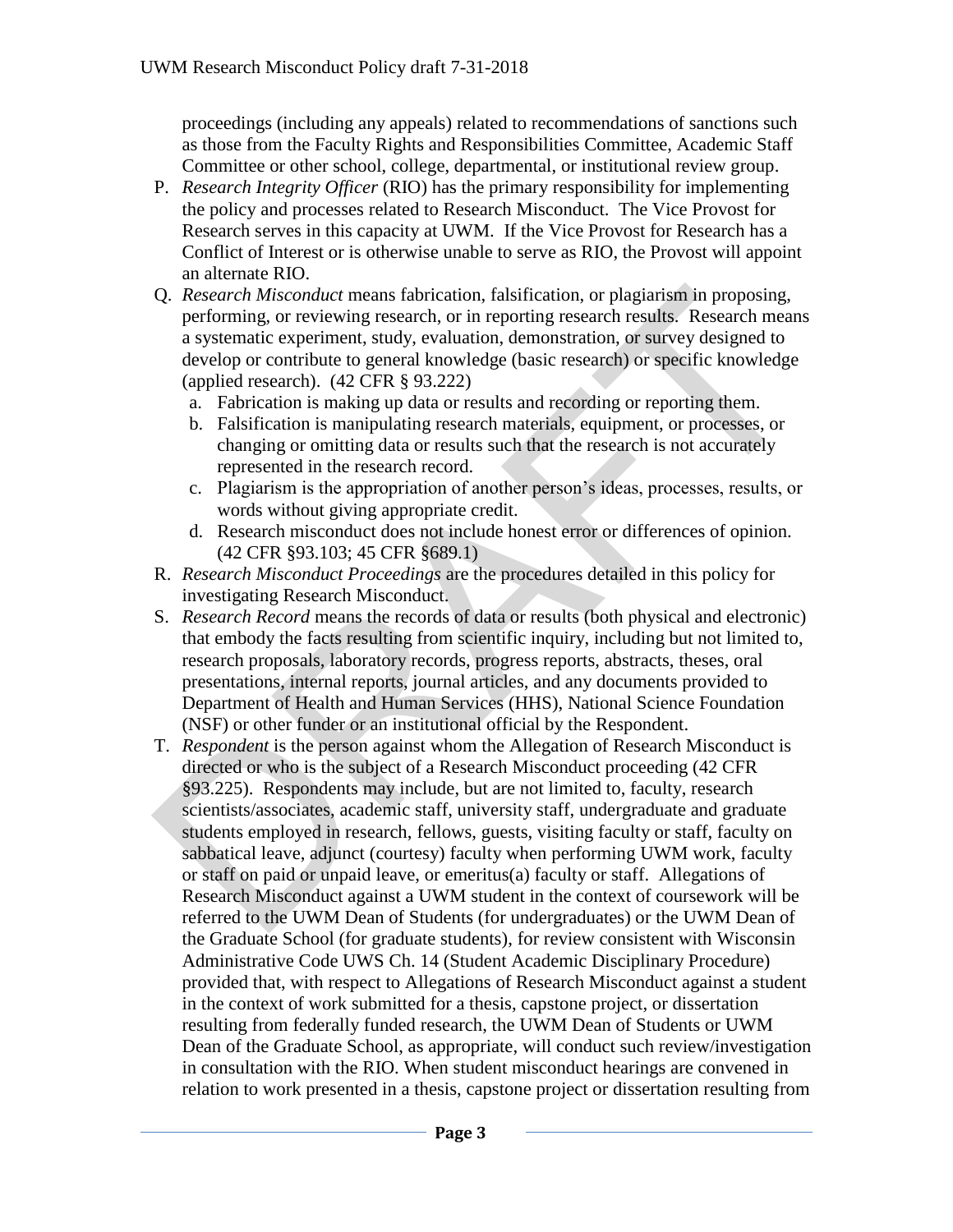federally funded research, the RIO should ensure that Evidence relevant to the case is presented by, or with assistance from, individuals with appropriate research expertise.

U. *Retaliation* means an adverse action taken against a Complainant, witness, or an Inquiry or Investigation Panel member by an individual in response to a good faith Allegation of Research Misconduct or good faith cooperation with a Research Misconduct proceeding.

## **III. POLICY**

A. All members of the UWM community have a responsibility to report observed, suspected or apparent Research Misconduct to the Research Integrity Officer (RIO) or other UWM administrator who will forward the Allegation to the RIO. Members of the community external to UWM may also report information related to potential Research Misconduct. Anonymous Allegations will be considered. **II.** Porticy<br>
A. All members of the UWM community have a responsibility to report observed,<br>
All members of the CWM administrator who will forward the AIICO compact<br>
(RIO) or other UWM administrator who will forward the

If an individual is unsure whether an incident falls within the definition of Research Misconduct, he or she may contact the RIO to discuss the suspected Research Misconduct informally or hypothetically. If the circumstances described do not meet the definition of Research Misconduct, the RIO will refer the individual to the appropriate office or official for resolution.

- B. The Complainant should make Allegations in good faith, maintain confidentiality of the Allegation as appropriate, and cooperate with the Inquiry and/or Investigation as appropriate.
- C. This Policy applies to Allegations of Research Misconduct that occurred within six years prior to the date the institution received the Allegation, except as otherwise provided by law or policy. Including, by way of example, the following exceptions currently provided for by 42 CFR § 93.105:
	- 1. Subsequent use exception: The Respondent continues or renews any incident of alleged Research Misconduct that occurred before the six year limit though the citation, republication, or other use for the potential benefit of the Respondent of the research record that is alleged to have been fabricated, falsified, or plagiarized.
	- 2. Health or safety of the public exception: If the institution, in consultation with HHS Office of Research Integrity if appropriate, determines that the alleged misconduct, if it occurred, would possibly have a substantial adverse effect on the health or safety of the public.
	- 3. "Grandfather" exception: If the institution received the Allegation of Research Misconduct before the effective date of 42 CFR § 93.105, which was May 17, 2005.
- D. To protect the integrity of any inquiry and investigation, all individuals involved in the inquiry or investigation of Allegations of Research Misconduct are expected to maintain the confidentiality of the Research Misconduct Proceeding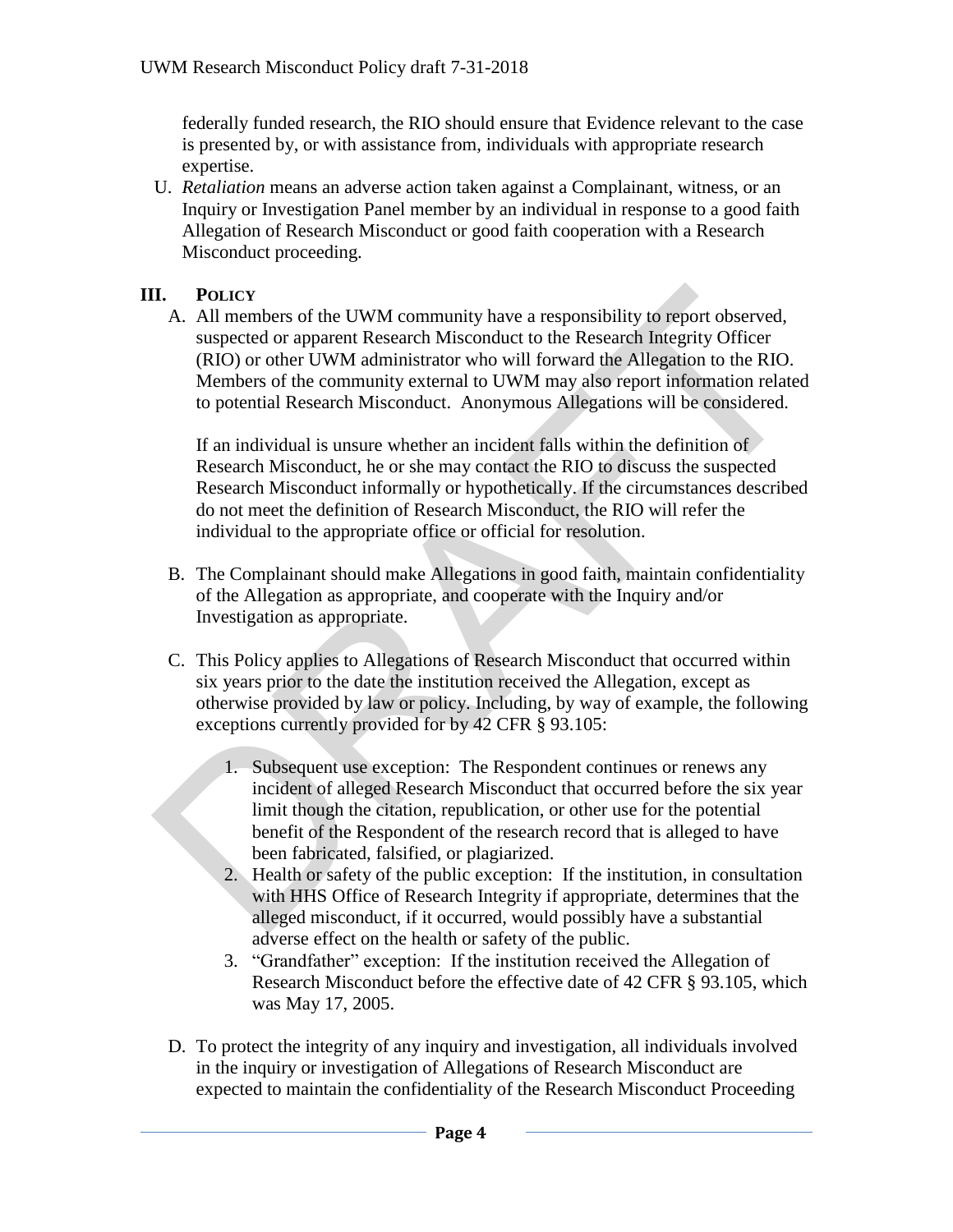to the maximum extent possible under the circumstances. Certain disclosures, however, may be necessary to complete the investigation and/or resolution of the matter. In addition, all documents maintained by UWM are potentially subject to the provisions of the Wisconsin open records law.

- E. Sequestration, maintenance, and custody of Research Records and Evidence The RIO must:
	- 1. Obtain custody of all Research Records and Evidence needed to conduct the Research Misconduct proceedings, using all reasonable and practical steps, either before or when the RIO notifies the Respondent of the Allegation, Inquiry, or Investigation;
	- 2. Inventory the Research Records and Evidence;
	- 3. Sequester the Research Records and Evidence in a secure manner except where the Research Records or Evidence involve scientific instruments shared by a number of users; in such cases, custody may be limited to copies of the data or Evidence on such instruments as long as those copies are substantially equivalent to the evidentiary value of the instruments;
	- 4. Provide the Respondent copies of or reasonable supervised access to the Research Records, where appropriate;
- 5. Take custody of additional Research Records or Evidence that is discovered during the course of Research Misconduct Proceedings using all reasonable and practical efforts except where the Research Records or Evidence involve scientific instruments shared by a number of users; in such cases, custody may be limited to copies of the data or Evidence on such instruments as long as those copies are substantially equivalent to the evidentiary value of the instruments; and the Research Misconduct proceedings, using all reasonable and practical<br>steps, either before or when the RIO notifies the Respondent of the<br>Allegation, Inquiry, or Investigation;<br>2. Inventory the Research Records and Evide
	- 6. Maintain the Research Records and Evidence as required.
	- F. The Research Misconduct Proceeding is conducted in three phases, Assessment, Inquiry and Investigation, described in Section IV.
	- G. Rights and Responsibilities
		- 1. RIO has the primary responsibility for ensuring implementation of this policy, including:
			- a. Meeting with persons who are uncertain about bringing forth an Allegation;
			- b. Receiving Allegations of Research Misconduct;
			- c. Assessing an Allegation of Research Misconduct to determine whether it warrants an Inquiry;
			- d. Arranging for the sequestration and security of Research Records and other Evidence pertinent to the allegation;
			- e. Ensuring confidentiality, to the maximum extent possible, to those involved in the Research Misconduct Proceeding;
			- f. Ensuring that the Respondent(s), Complainant(s), and others involved in the proceedings are notified as required of the procedures and progress of the proceedings;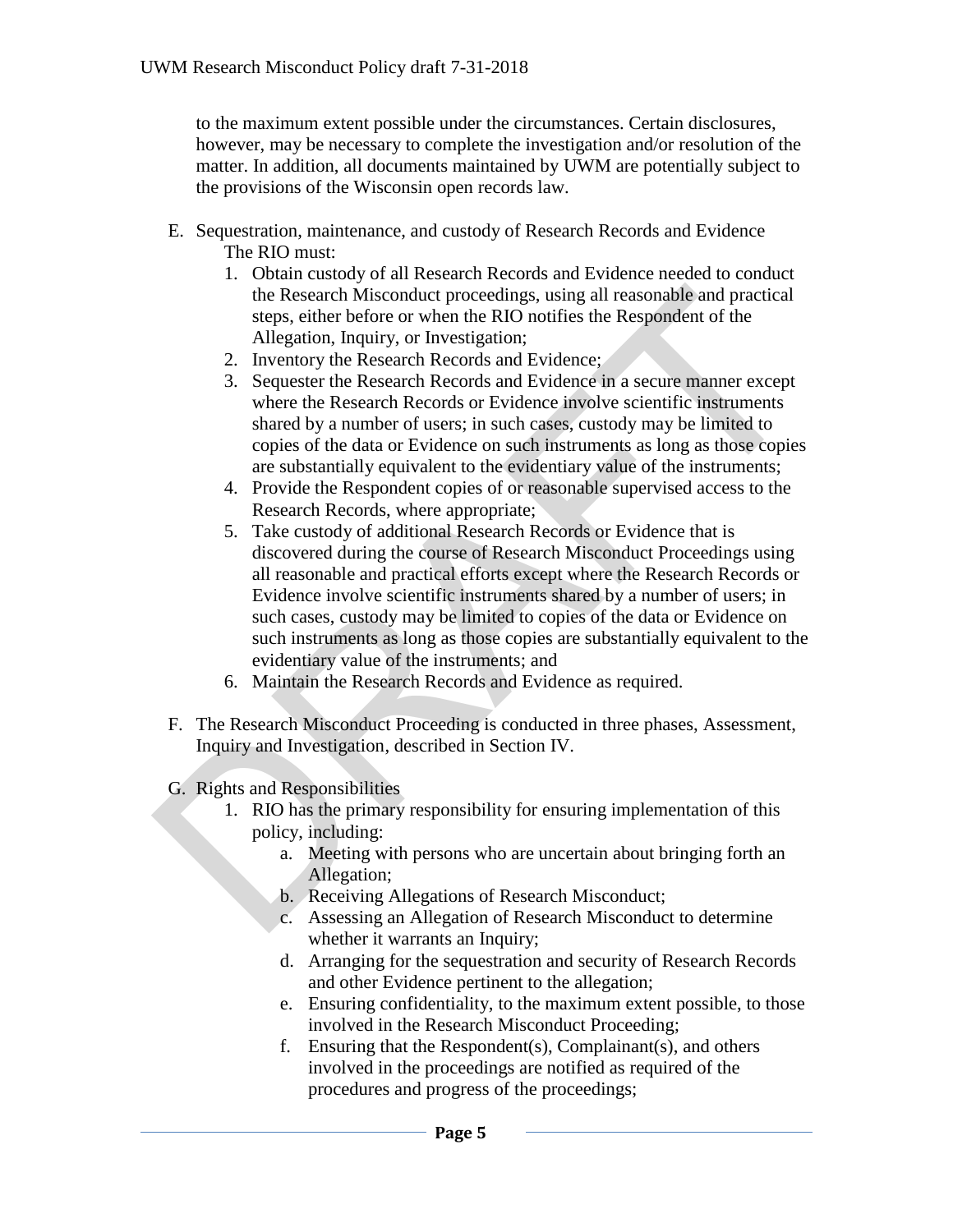- g. Initiating an Inquiry or Investigation if warranted;
- h. Providing general oversight of an Inquiry or Investigation for adherence to procedures, including those relating to confidentiality;
- i. Ensuring that no person involved in the process has an unresolved or actual Conflict of Interest;
- j. Acting on requests for extensions of time from an Inquiry Panel or an Investigation Panel;
- k. Protecting from Retaliation or restoring the positions and reputations of good faith participants in the proceedings in cooperation with other institutional officials;
- l. Communicating with relevant federal agencies and other sponsors as required by these agencies or sponsors;
- m. Ensuring that appropriate governance groups or institutional offices or departments are apprised of their roles and responsibilities for disposition of findings of Research Misconduct or of other issues that may require action as a result of the Assessment, Inquiry, or Investigation; and, R. Protecting from Retaliation or restoring the positions and<br>
reputations of good faith participants in the proceedings in<br>
cooperation with other institutional officials;<br>
1. Communicating with relevant federal agencies
	- n. Maintaining full Records of the Research Misconduct Proceedings securely and as required by federal agencies.
	- 2. The Respondent is entitled to:
		- a. A good faith effort by the RIO to notify the Respondent that an Inquiry is beginning and to provide copies of the policies and procedures that will be followed;
		- b. An opportunity to comment on a draft Inquiry Reports and/or a draft Investigation Report and have his/her comments either addressed therein or attached to the relevant final report;
		- c. Timely written notification of the progress of the proceedings;
		- d. Be interviewed during the Investigation and have factual corrections to the recordings or transcripts included in the record of the Investigation;
		- e. Supervised access to the Evidence on which the Investigation Final Report is based;
		- f. Be advised and represented by counsel or other representative at his/her expense throughout the Research Misconduct Proceedings; and
		- g. Reasonable and practical efforts to protect or restore, if requested and as appropriate, the reputation of persons alleged to have engaged in Research Misconduct, but against whom no finding of Research Misconduct is made.
	- 3. The Respondent has a responsibility to:
		- a. Provide the RIO, Inquiry Panel, and/or Investigation Panel with Research Records and/or other Evidence as requested.
		- b. Maintain the confidentiality of the proceedings;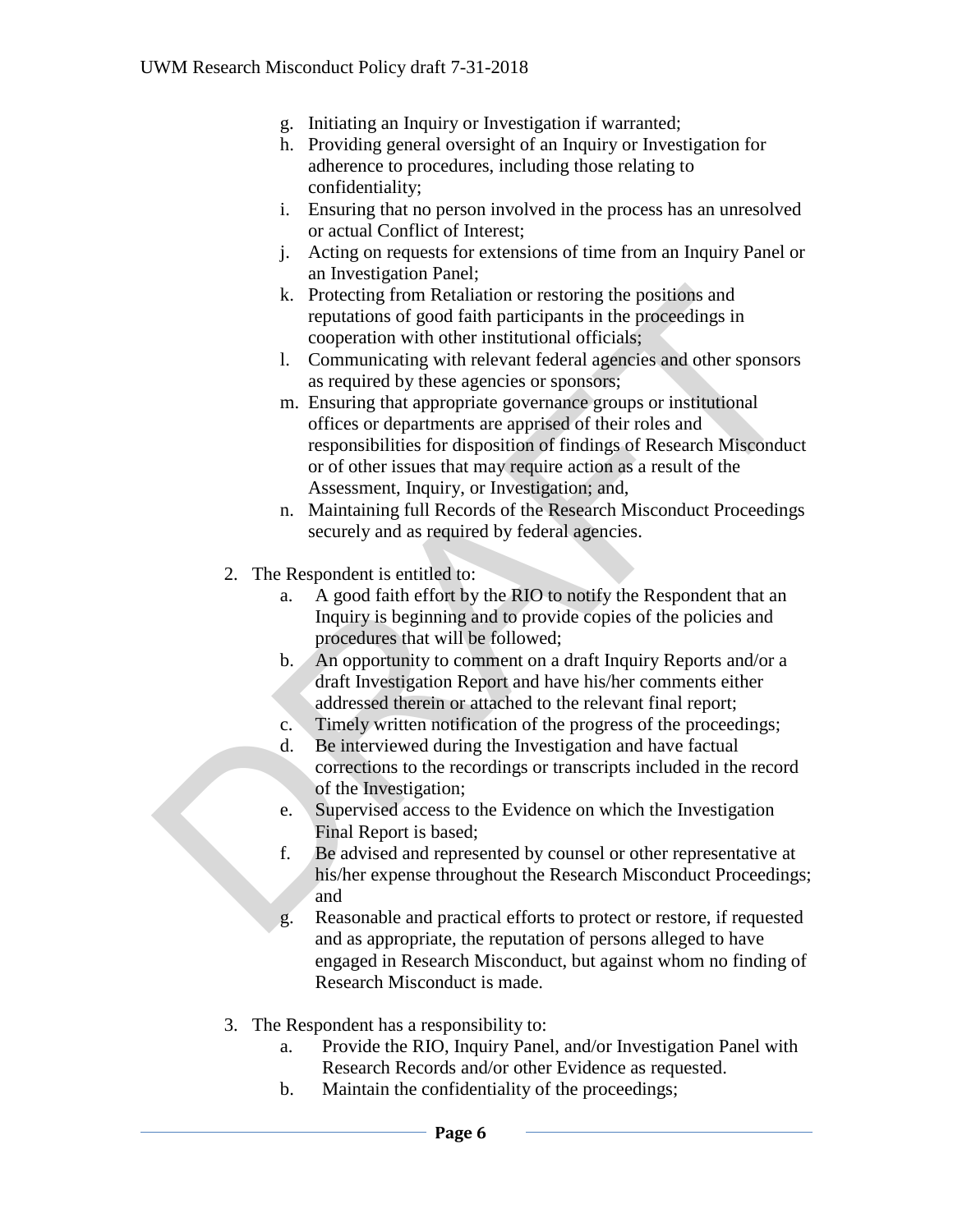- c. Cooperate fully with the conduct of an Inquiry or Investigation;
- d. Demonstrate candor during all phases of the Research Misconduct Proceedings;
- e. Avoid actions which are, or could be perceived as retaliatory against any individual involved with the Research Misconduct Proceedings; and;
- f. Prove any defenses raised by a preponderance of the Evidence.

## **IV. Research Misconduct Proceedings**

The procedures for the conduct of the Research Misconduct Proceedings are:

- A. Assessment: After receipt of an Allegation of Research Misconduct, the RIO will promptly assess the allegation to determine if an Inquiry is warranted. An Inquiry must be conducted if the Allegation meets the definition of Research Misconduct and there are sufficient specifics so that potential evidence of Research Misconduct could be identified. **Example 16**<br> **Research Misconduct Proceedings**<br>
the procedures for the conduct of the Research Misconduct Proceedings are:<br>  $\Lambda$ . Assessment: After receipt of an Allegation of Research Misconduct, the RIO will<br>
promptly
	- 1. In conducting the Assessment, the RIO may interview the Complainant, Respondent, or other witnesses, or gather data beyond that submitted with the Allegation to determine whether the Allegation is sufficiently credible and specific.
	- 2. The Assessment should be brief, and, if possible concluded within 10 business days.
	- 3. If the conclusion of the Assessment is that criteria for an Inquiry are met, the RIO shall as quickly as practical convene an Inquiry.
		- a. The RIO must notify the Respondent in writing at the time of or before the beginning of Inquiry of the Allegations and the procedures for addressing the Allegations. If additional Respondents are identified during the process, they must be likewise notified in writing.
		- b.If an Inquiry is to be convened, the RIO should take all reasonable and practical steps, on or before the date on which the Respondent is notified or the Inquiry begins, to obtain custody of and secure all the Research Records and Evidence needed to conduct the Research Misconduct Proceeding.
	- 4. If the conclusion is that criteria for an Inquiry are not met, the RIO will work to resolve the issue or refer the issue as appropriate.

B. Inquiry: The purpose of the Inquiry is to advise the RIO whether or not to conduct an Investigation of the Allegation. The Inquiry Panel reviews available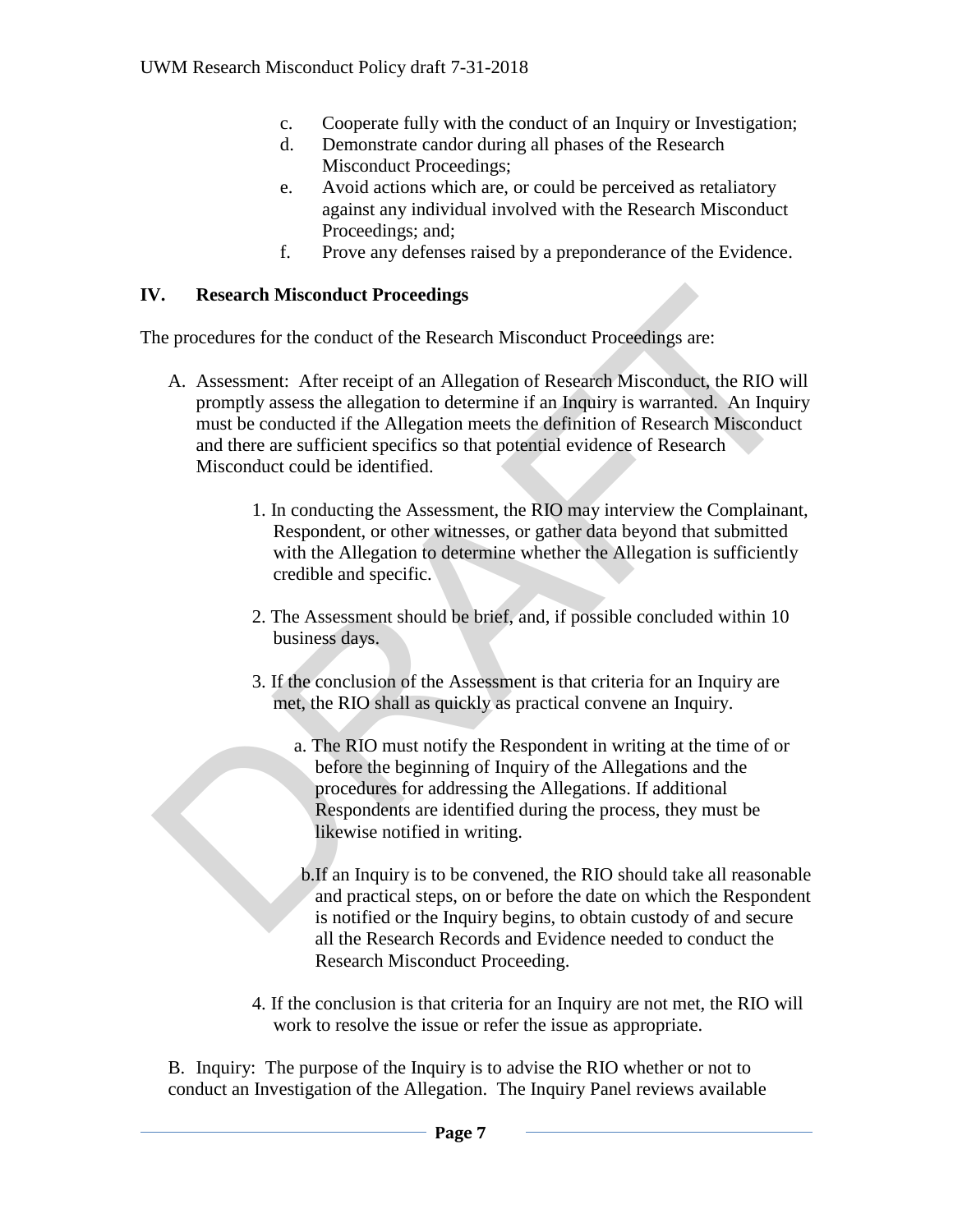Evidence to separate allegations deserving of further investigation from those which are unjustified. An Inquiry does not require full review of all the Evidence related to the Allegation.

- 1. The Inquiry, including preparation of the Inquiry Panel Final Report, must be completed within 60 calendar days of the initiation of the Inquiry. Initiation of the Inquiry is the constitution of and charge to the Inquiry Panel. If the Inquiry cannot be completed within this time frame, the RIO must approve a request for additional time. This must be documented in the records of the Inquiry.
- 2. The Inquiry Panel shall be composed of at least three individuals appointed by the RIO who do not have unresolved personal, professional or financial conflicts of interest with the Respondent or the Complainant and who are unbiased and have the competence and expertise to evaluate the Evidence and issues related to the Allegation and conduct interviews of the Respondent, Complainant and other witnesses. At least one member of the Inquiry Panel shall be a faculty member; other members should provide the perspective of the Respondent's employment group as much as possible. If the Respondent is a faculty member, the majority of the Inquiry Panel shall be faculty. When necessary to secure the needed expertise or to avoid Conflict of Interest, the RIO may appoint panel members external to the University, preferably from UW System institutions or from institutions with which UWM has consortial arrangements. The RIO appoints the chair of the Inquiry Panel. be documented in the records of the Inquiry.<br>
2. The Inquiry Panel shall be composed of at least three individuals<br>
appointed by the RO who do not have unresolved personal,<br>
professional or findincial conflicts of interest
	- 3. Charge and Conduct of Inquiry Panel

The RIO will prepare a written charge for the Inquiry Panel that:

- a. identifies the Inquiry Panel members;
- b. identifies the Respondent;
- c. describes the Allegation and any related issues identified during the Assessment;
- d. defines Research Misconduct;
- e. states that the purpose of the Inquiry is to conduct an initial review of the Evidence, including testimony from the Respondent, Complainant, and key witnesses, to advise the RIO whether an Investigation is warranted or not;
- f. states that an Investigation is warranted if the Inquiry Panel determines that the Allegation falls within the definition of Research Misconduct in this policy and that the Allegation may have substance based on the Inquiry Panel's review of the Evidence;
- g. states that the role of the Inquiry Panel is not to determine whether Research Misconduct definitely occurred or who was responsible;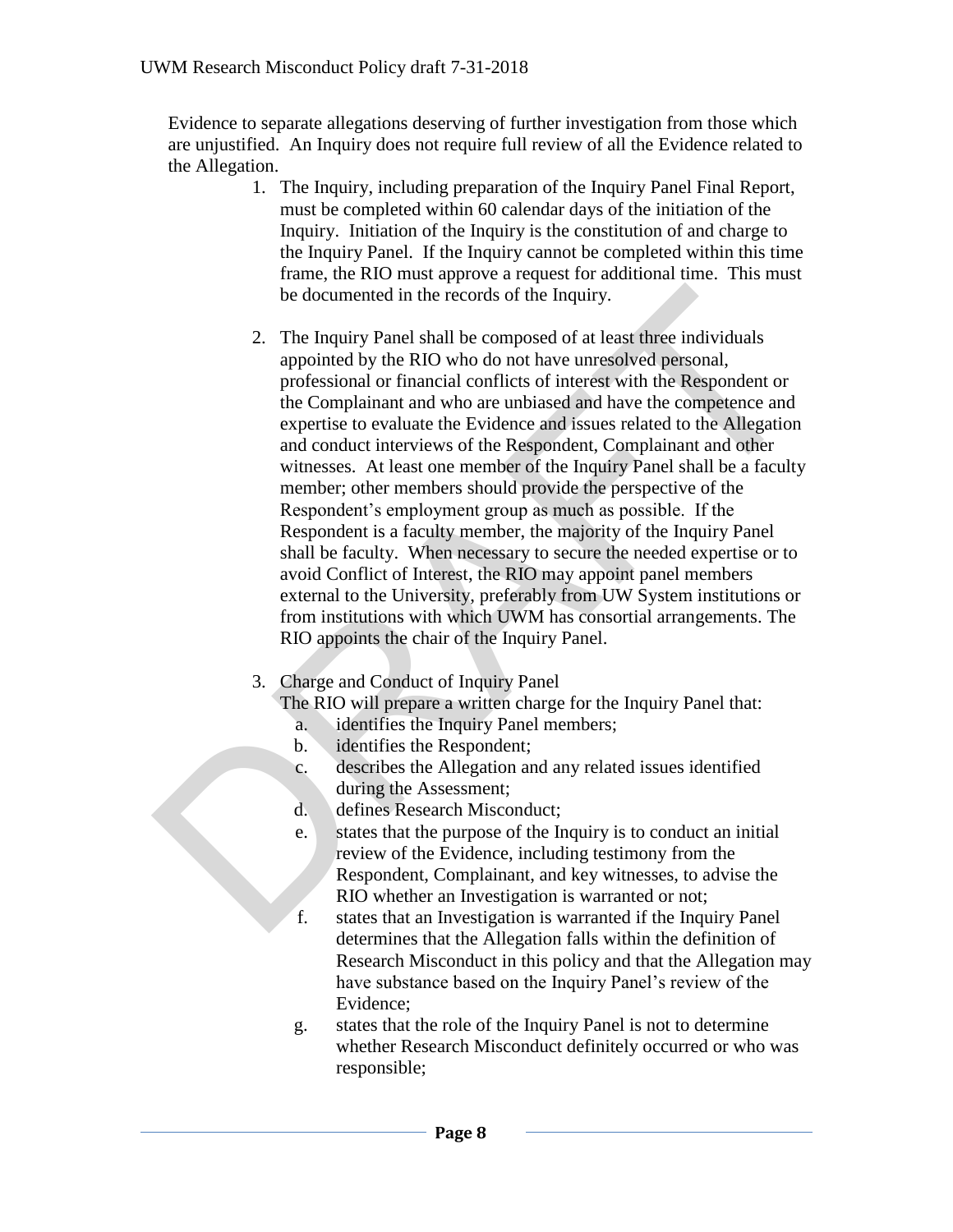- h. informs the Inquiry Panel of its responsibility to prepare a written report of the Inquiry according with this policy and any applicable federal regulations;
- i. informs the Inquiry Panel that confidentiality of the panel members is expected; and
- j. sets a time for completion of the Inquiry.
- 4. A copy of the charge will be provided to the Respondent.
- 5. If the Inquiry Panel determines that the scope of the Inquiry should be expanded beyond the initial charge, the RIO should be so notified and, with the approval of the RIO, the Respondent will be notified of the expansion of the Inquiry and additional Research Records and Evidence may be sequestered. 5. If the Inquiry Panel determines that the scope of the Inquiry should be expanded beyond the initial charge, the RIO should be so notified and with the approval of the RIO, the Respondent will be notified of the expansi
	- 6. The process of the Inquiry includes:
		- a. interviewing the Respondent, Complainant, and key witnesses as appropriate;
		- b. preparing written summaries of the interviews;
		- c. keeping general minutes of the meetings;
		- d. examining relevant Research Records and Evidence;
		- e. consulting with the RIO at any time about the scope, process and policy related to the Inquiry;
		- f. preparing a confidential draft of the report of the Inquiry for review and comment by the RIO, who subsequently will send the draft to the Respondent and Complainant for comment to be returned to the RIO within 10 calendar days; and,
		- g. completing the final written report according to this policy within 60 calendar days unless the Inquiry Panel has requested and received approval of an extension from the RIO.
	- 7. The Inquiry Panel Final Report must include:
		- a. The name and position of the Respondent;
		- b. A description of the Allegation of Research Misconduct;
		- c. The funding source including grant numbers, grant applications, contracts, publications listing the funding support, as applicable;
		- d. The basis for recommending or not recommending that the Allegations warrant Investigation, and;
		- e. Any comments on the report by the Respondent or Complainant.
	- 8. Conclusion of the Inquiry
		- a. The Inquiry phase of the Research Misconduct Proceedings is concluded when the RIO receives the Inquiry Final Report.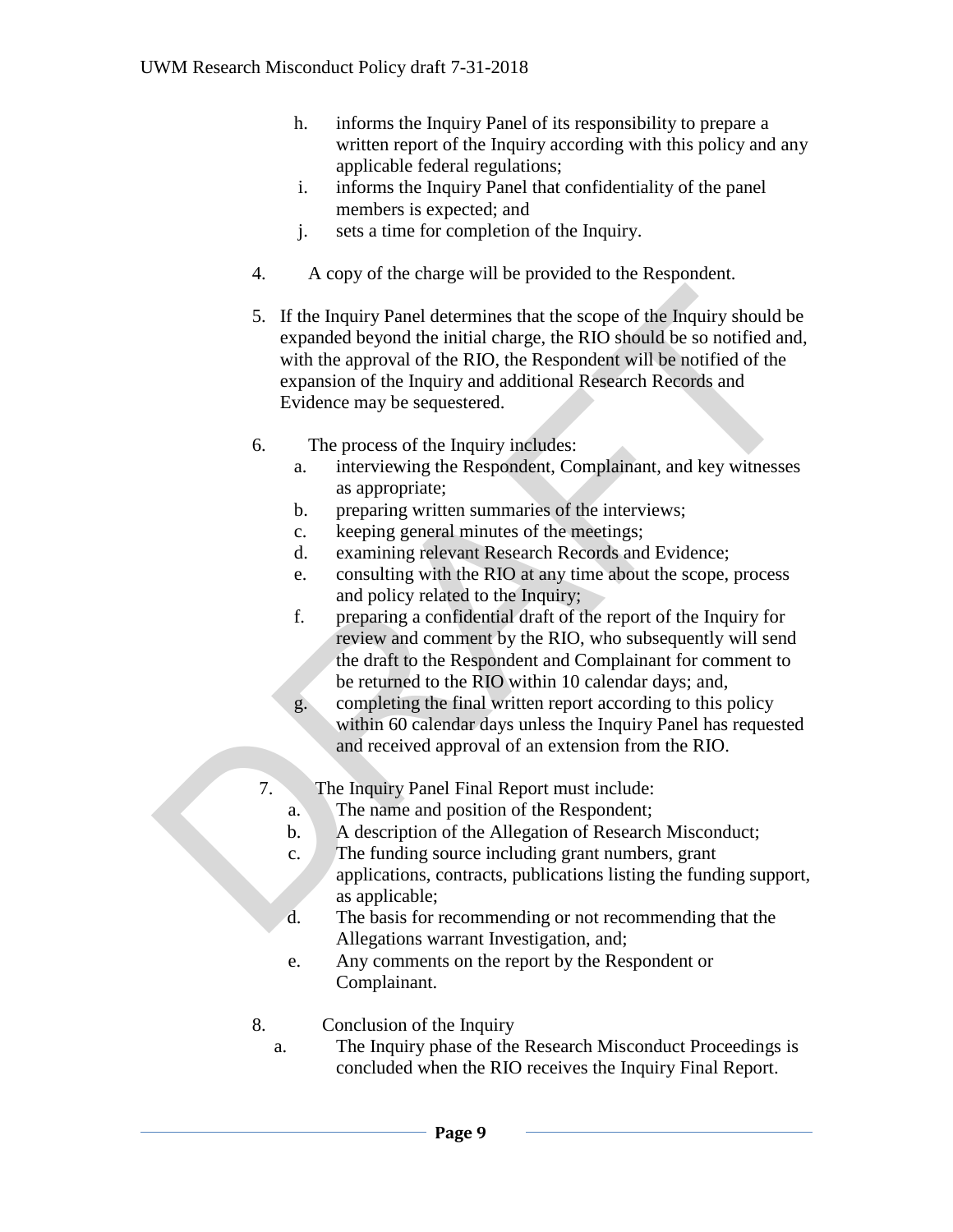- b. The RIO makes a determination on whether to pursue an Investigation based on the available Evidence and the Inquiry Final Report.
- c. The RIO will notify the Respondent and the Complainant of the decision and provide a copy of the final Inquiry Final Report.
- d. If the decision is that an Investigation is not warranted, the RIO will:
	- i. determine if there are issues that must be resolved through other committees or offices/officials at UWM;
	- ii. forward relevant materials to those committees and offices/officials as appropriate;
	- iii. take steps to prevent any Retaliation, if appropriate;
- iv. takes reasonable and practical steps, if requested and as appropriate, to restore and protect the Respondent's reputation including but not limited to notifying individuals involved in or aware of the Inquiry of the outcome; publicizing the final outcome in any forum in which the Allegation of Research Misconduct was previously publicized; and, i. determine if there are issues that mast be resolved<br>through other committees or offices/officials at<br>UWM;<br>i. forward relevant materials to those committees and<br>ii. take steps to prevent any Retaliation, if appropriate;
	- v. document and retain the decision to not further investigate (42 CFR 93.309.c)

e. If an Investigation is warranted based upon the Inquiry, the RIO must:

- i.  $\blacksquare$  initiate the Investigation within 30 calendar days;
- ii. notify the Respondent; and,
- iii. if the Allegation to be investigated involves research supported by the National Science Foundation (NSF) or the Public Health Service (PHS), policies and timeframes for notification of each agency must be followed (42 CFR §93.309 for PHS; 45 CFR § 689.4 for NSF).

C. Investigation: The purpose of the Investigation is to develop a factual record by exploring the Allegation in detail and examining the Evidence in depth leading to a determination on whether Research Misconduct has been committed, by whom, and to what extent. The Investigation Panel will also determine whether additional instances of possible Research Misconduct exist that would justify broadening the scope beyond the initial Allegation.

> 1. The Investigation, including conducting the Investigation and preparing the report of the findings must be completed within 120 calendar days from charging the Investigation Panel.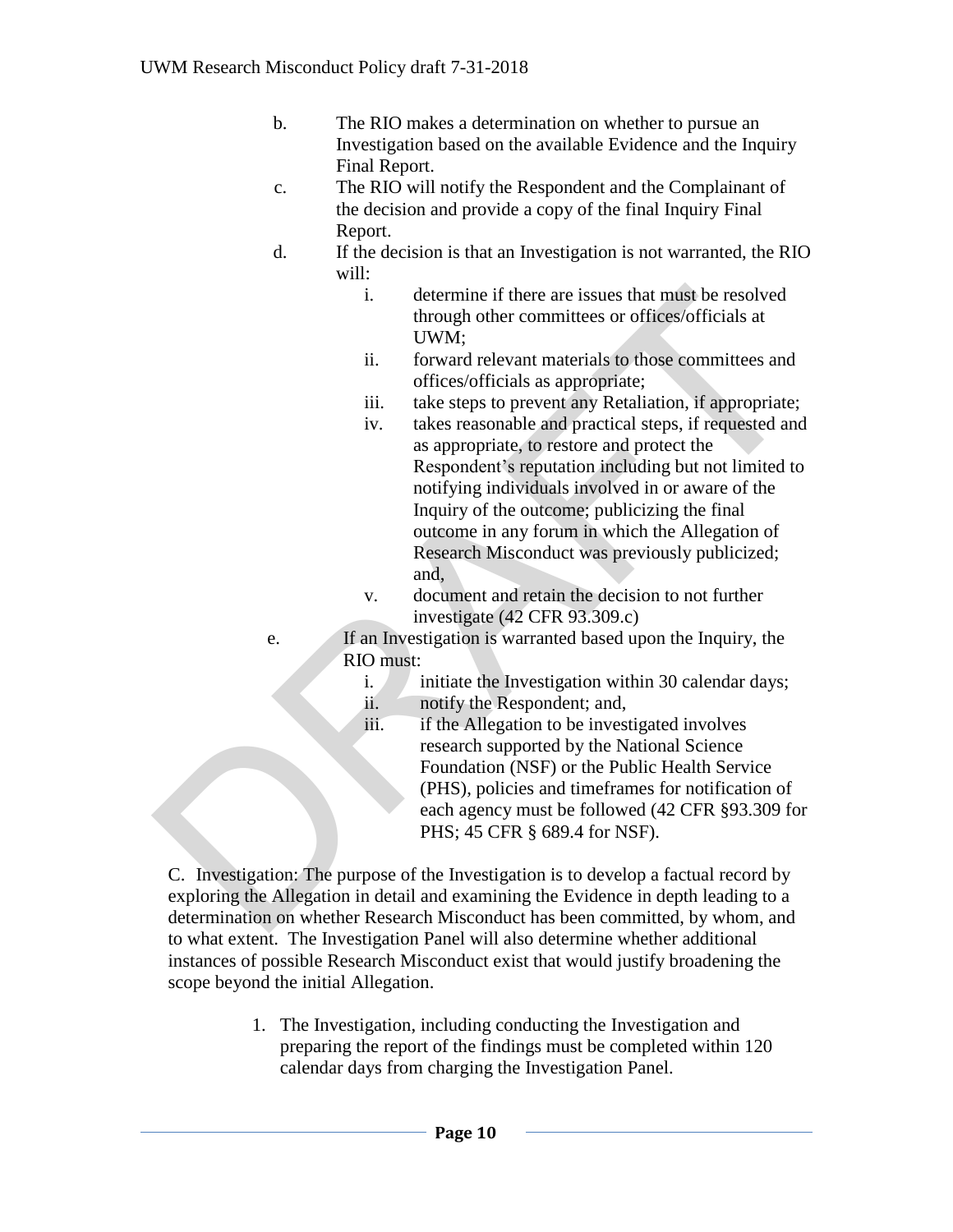- 2. The Investigation Panel shall be composed of at least three individuals appointed by the RIO who do not have unresolved personal, professional or financial conflicts of interest with the Respondent or the Complainant and who are unbiased and have the competence and expertise conduct the Investigation, evaluate the Evidence and issues related to the Allegation, and conduct interviews of the Respondent, Complainant and other witnesses. At least one member of the Investigation Panel shall be a faculty member; other members should provide the perspective of the Respondent's employment group as much as possible. If the Respondent is a faculty member, the majority of the panel shall be faculty. When necessary to secure the needed expertise or to avoid conflict interest, the RIO may appoint panel members external to the University, preferably from UW System institutions or institutions with which UWM has consortial arrangements. One member of the Inquiry Panel may serve on the Investigation Panel if that member's expertise is required and no other potential members can be identified within or external to UWM with the necessary expertise or without Conflict of Interest. The RIO appoints the chair of the Investigation Panel. provide the perspective of the Respondent's employment group as<br>much as possible. If the Respondent is a faculty imember, the majority<br>of the panel shall be faculty. When necessary to secure the needed<br>expertise or to avo
	- 3. Charge to Investigation Panel

The RIO will prepare a written charge for the Investigation Panel that:

- a. identifies the panel members;
- b. identifies the Respondent;
- c. describes the Allegation(s) and related issues identified during the Inquiry;
- d. informs the Investigation Panel that it must conduct the Investigation as written in this policy and according to any applicable regulations;
- e. specifies Research Misconduct as defined in this policy;
- f. informs the Investigation Panel of the expectation of confidentiality of the Research Misconduct Proceeding;
- g. informs the Investigation Panel that it must evaluate the Evidence and testimony to determine whether, based on a preponderance of the evidence, Research Misconduct occurred and, if so, the type and extent and who was responsible;
- h. informs the Investigation Panel that in order to determine if the Respondent committed Research Misconduct the Investigation Panel must find that a preponderance of the evidence meets the Evidentiary Standards as defined in this policy;
- i. informs the Investigation Panel that any defenses raised by the Respondent must be proven by the Respondent by a preponderance of the evidence;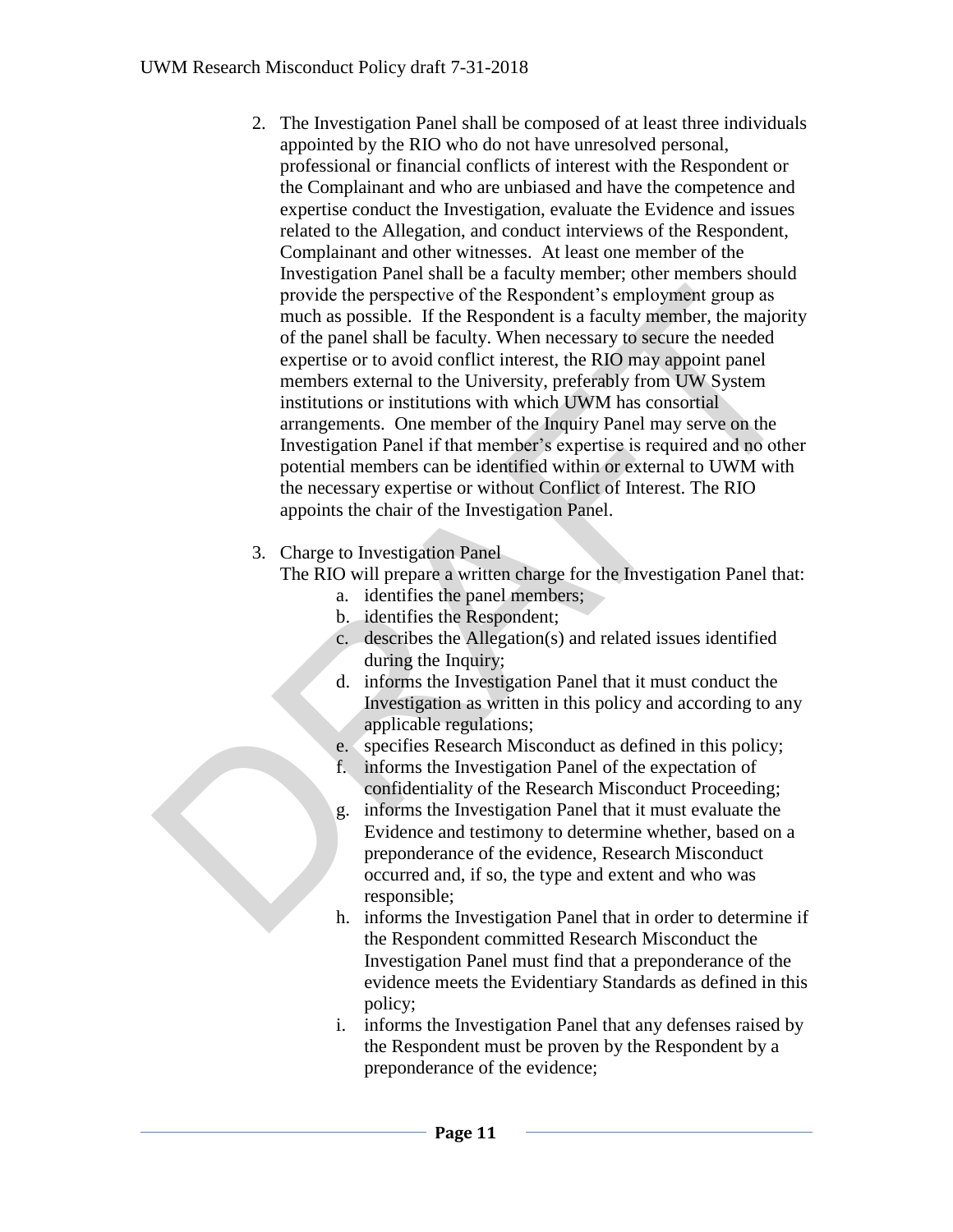- j. informs the Investigation Panel that it must prepare a written report of the Investigation that meets the requirements of this policy and any federal regulations; and,
- k. sets a time for the completion of the Investigation.
- 4. The RIO will provide the Respondent with a copy of the charge.
- 5. Conduct of the Investigation

The Investigation Panel will:

- a. use diligent efforts to ensure that the Investigation is thorough and sufficiently documented;
- b. examine all Research Records and Evidence relevant to making a decision on the merits of the Allegation(s);
- c. take reasonable steps to ensure an impartial and unbiased Investigation to the maximum extent practical including presentation of Research Records and Evidence that supports or disputes the misconduct;
- d. inform Respondent, Complainant, and witnesses of the expectation of confidentiality of the Research Misconduct Proceedings;
- e. interview the Respondent, Complainant and any other person who has been identified as having information about any relevant aspects of the Investigation, including witnesses identified by the Respondent; 5. Conduct of the Investigation<br>
The Investigation Panel will:<br>
a. use diligent erforts to ensure that the Investigation is thorough<br>
and sufficiently documented.<br>
b. examine all Research Records and Evidence relevant to m
	- f. record or transcribe each interview and provide the recording or transcript to the interviewee for correction;
	- g. include the recording or transcript in the record of the Investigation;
	- h. reasonable all significant issues and leads discovered that are determined to be relevant to the Investigation including Evidence of any additional instances of possible Research Misconduct;
	- i. request expert opinion and/or additional information, records or data, if determined to be necessary;
	- j. prepare a confidential draft of the report of the Investigation for review by the RIO and for the RIO to send to the Respondent and Complainant to allow for comments to be returned to the RIO within 30 calendar days;
	- k. provide the Respondent, concurrent with the draft report, a copy of or supervised access to the Evidence on which the report is based;
	- l. review comments from the RIO, Respondent, and Complainant; and,
	- m. complete the final written report according to this policy within 120 calendar days unless the Investigation Panel has requested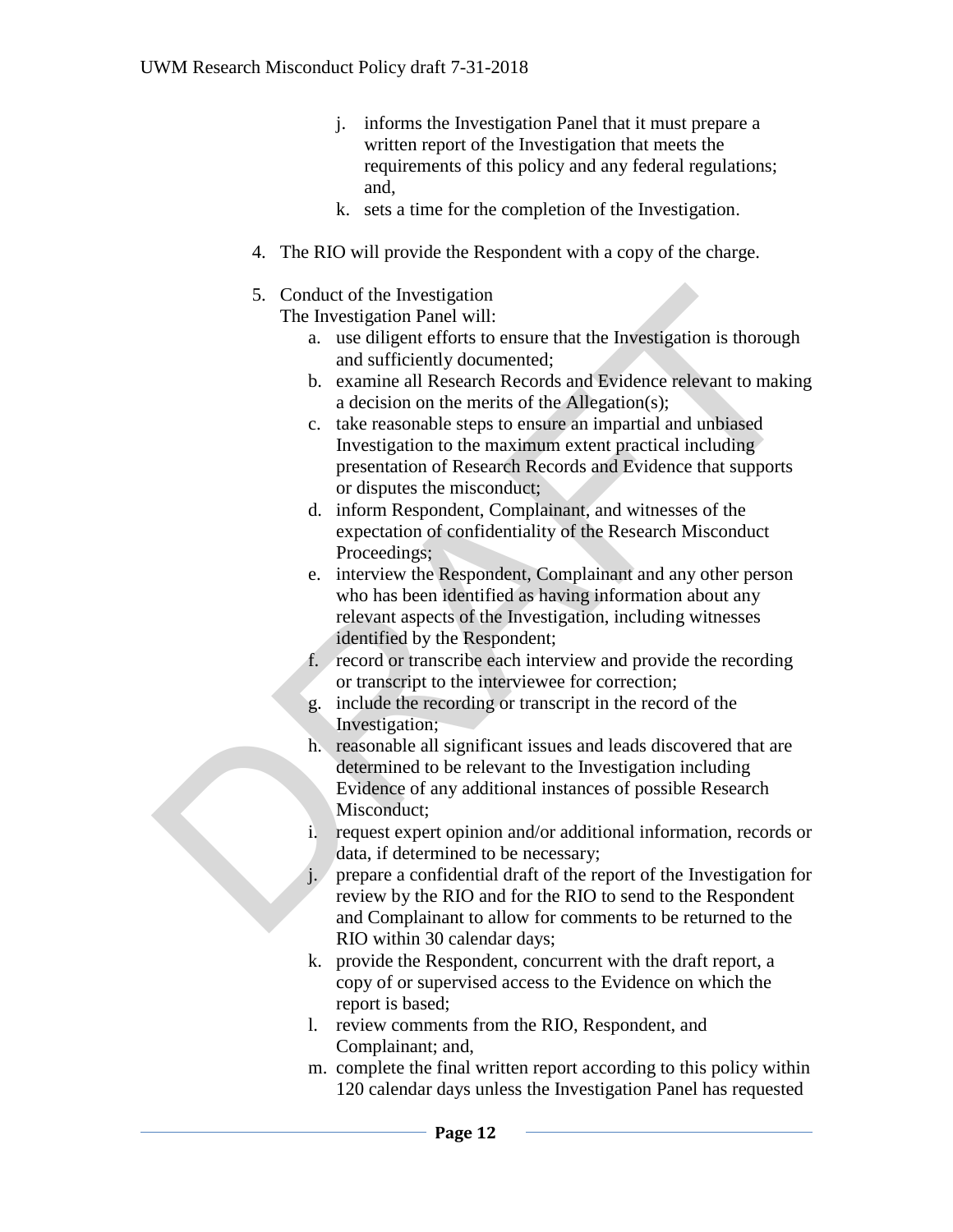and received approval of an extension from the RIO and from the Office of Research Integrity if the research was PHS funded.

- 6. The Investigation Panel Final Report must include (42 CFR § 93.313):
	- a. Description of the Allegation(s);
	- b. Source of financial support for the research including specifics about a grant or other funding source;
	- c. Description of the specific institutional charge of Research Misconduct;
	- d. Policies and procedures under which the Investigation was conducted;
	- e. Research Records and Evidence;
	- f. Statement of findings for each separate Allegation identified and whether Research Misconduct did or did not occur and if so,
		- i. Specify the type of misconduct and whether intentional, knowing, or in reckless disregard;
		- ii. Summarize the facts and the analysis that support the conclusion and consider any reasonable explanation provide by the Respondent;
		- iii. Identify the specific source of support;
		- iv. Identify whether any publications need correction or retraction;
		- v. Identify the personnel responsible for the misconduct; and;
		- vi. List any current or pending support the Respondent has with any funding agency.
	- g. Include and consider any comments on the draft report by the Respondent or Complainant
- 7. Disposition and Post Investigation Proceedings.
- a. Investigation concludes no misconduct occurred. UWM shall make all reasonable and practical efforts, if requested and as appropriate, to protect or restore the reputation of any Respondent, Complainant, or witness who has participated in the Research Misconduct Proceedings. The efforts may include but are not limited to notifying individuals involved in or aware of the Investigation of the final outcome; publicizing the final outcome in any forum in which the Allegation of Research Misconduct was previously publicized. c. Description of the specific institutional charge of<br>
Research Misconduct;<br>
d. Policies and procedures under which the Investigation was<br>
conducted:<br>
e. Research Records and Evidence;<br>
f. Statement of findings for each s
	- b. Investigation concludes misconduct occurred.
		- i. The RIO will send the Investigation Final Report to the appropriate governance committee or supervisor depending on the relationship of the Respondent to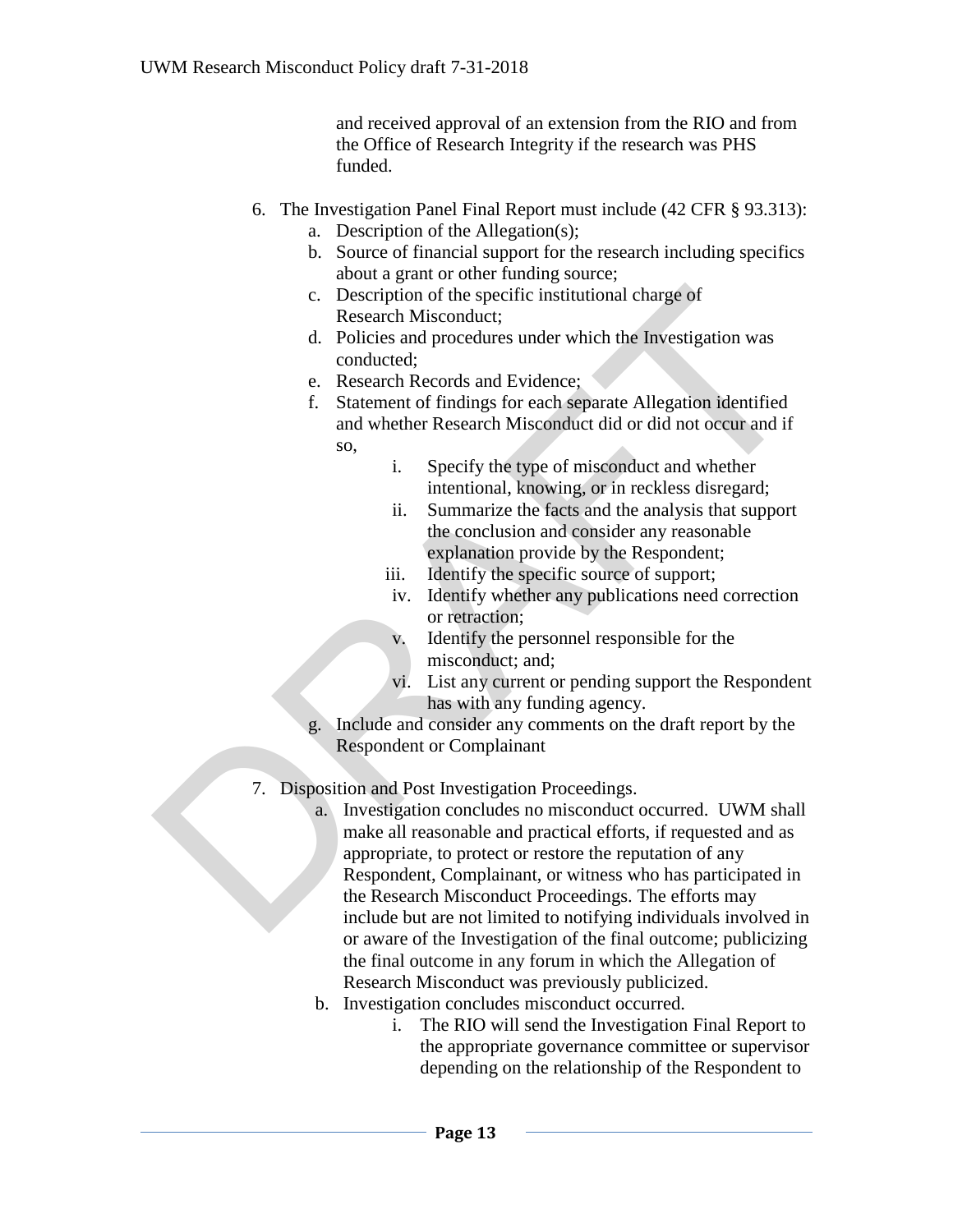the University with a copy to the Chancellor and Provost.

- If the Respondent is faculty, the Report shall be sent to the Dean to recommend appropriate sanctions/discipline.
- If the Respondent is an undergraduate student, the Report shall be sent to the Dean of Students to recommend appropriate sanctions/discipline.
- If the Respondent is a Graduate Student, the Report shall be sent to the Dean of the Graduate School to recommend appropriate sanctions/discipline.
- If the Respondent is Academic Staff, the Report shall be sent to the Dean or Division Head to recommend appropriate sanctions/discipline.
- If the Respondent is University Staff, the Report shall be sent to the immediate supervisor to recommend appropriate sanctions/discipline.
- For other classifications of Respondents, the Report shall be sent to the immediate supervisor or appropriate division head to recommend appropriate sanctions/discipline.
- ii. Sanctions or discipline imposed (including any appeals) must be sent to the RIO for inclusion in the Records of Research Misconduct Proceedings.
- The RIO will review the findings to determine if there are other issues that should be referred to an appropriate governance committee, office, UWM official, or institutional department.
- D. Notification of special circumstances for Public Health Service (PHS) or National Science Foundation (NSF) related research. If at any time during the Research Misconduct Proceeding an institution has reason to believe that any of the following special circumstances exists, the RIO must notify the Office of Research Integrity or the Office of Inspector General, as appropriate: sanctions/discipline.<br>
If the Respondent is a Graduate Student, the<br>
Report shall be sent to the Dean of the<br>
Graduate School to recommend appropriate<br>
sanctions/discipline.<br>
If the Respondent is Academic Staff, the<br>
Repor
	- 1. Health or safety of the public is at risk, including an immediate need to protect human or animal subjects;
	- 2. Health and Human Safety (HHS) resources or interests are threatened;
	- 3. Research activities should be suspended;
	- 4. Reasonable indication of possible violations of civil or criminal law;
	- 5. Federal action is required to protect the interests of those involved in the Research Misconduct proceeding;